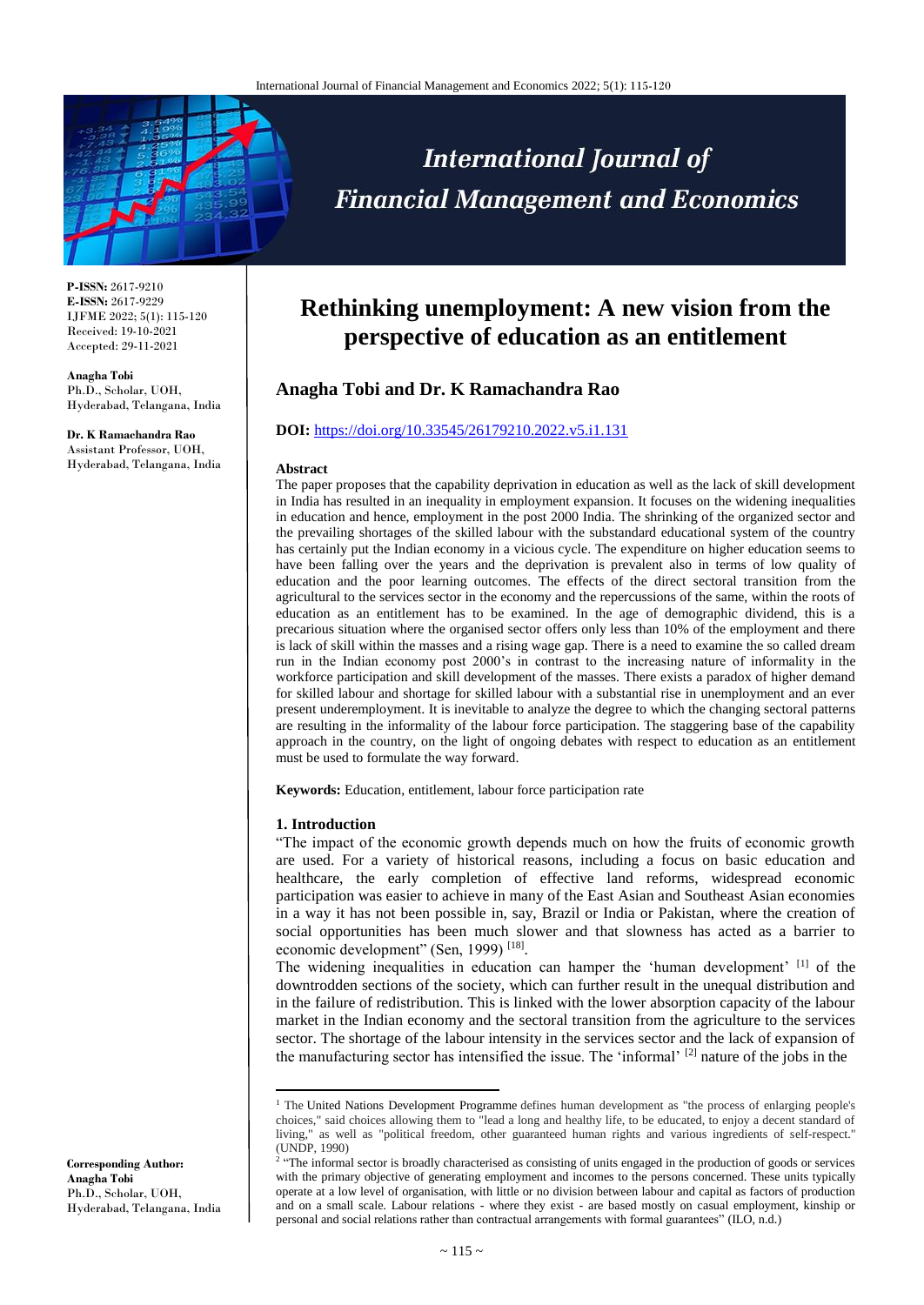country has also resulted in a greater degree of casualization and hence, exploitation followed by the reduction in the wages and benefits. The 'endogenous growth models' [3] clearly identifies the role of education in the enhancement of human capital formation. The planners realized the need and urgency to spend on education only on the third plan and the huge productive link between employment and education cannot be ignored. The effects of the direct sectoral transition from the agricultural to the services sector in the economy and the repercussions of the same, examined within the roots of education as an 'entitlement' [4] needs to be examined. The continued neglect of the public involvement in the crucial spheres such as education, health etc. is leading to a bias in the elimination of deprivation and enhancement of effective human freedoms in the country (Drèze & Sen, 2002)<sup>[3]</sup>. There is a continued debate on the richness of liberalism in its application to the normative approach to education. The first section of the paper deals with the nuances of the educational sector in the country and the second section analyses the effects of sectoral transformation in the midst of these issues. The paper further explores the issue of education bias with regard to the type of employment and the differential wages that proceeds from the same. In the last section, it is recommended as to how the economy should move forward in order to amplify its workforce with necessary skills and hence, lower the inequalities.

#### **Education- An Entitlement?**

"The most distinctive feature of our economic system is the growth in human capital. Without it there would be only hard manual work and poverty...." – T.W. Schultz

The umbrella on the policies of education in the country falls under the National Policy on Education (1968), which was aimed for the eradication of illiteracy and the commitment to make free and compulsory education to children who are less than 14 years of age. In India, the combination of planning strategies and adoption of new economic policies have brought different nuances to education. The national policy of education (1986) strived to widen the realm of primary education via the schemes such as operation blackboard, which was a thrust towards literacy. The Kothari commission in 1966 recommended the govt. to spend 6% of the GDP for educational purposes, also asserting the need for vocationalization of secondary education and the promotion of higher education. Though the number of educational institutions increased significantly after independence, the access and opportunity of the same to all the sections of society remains a matter of great concern. And despite the increase in the gross enrollment ratio in the 1980's and 90's, there were huge drop-out rates at the primary level. The schemes such as District Primary Education Program (1994) and the Mid-day Meal (1995) etc. were implemented to combat the same (Varughese & Bairagya, 2020)<sup>[21]</sup>.

The gross enrollment ratio of the students in primary

education have been showing a steady increase from 1950- 51 to 1999-2000. A substantial improvement in the allocation of funds for elementary education (61% of total provision), along with the meagre increment in the secondary and higher education has laid the base for the goal of Education for All (EFA). This, along with the launch of Sarva Shiksha Abhiyan (SSA) tried to bridge gender and social gaps in the society. The enrolment in the upper primary and the higher secondary levels are also showing improvement, but there is a concern due to the high drop-out rate between every stage, that is, between the primary, upper primary and at the higher secondary levels. But this situation remains precarious as it is the secondary education or higher education that prepares the students for entry in the higher fields of work. In India, the Right to Education Act stands as a landmark judgement which provides free and compulsory education for all the children from 6-14 years of age. It was an ambitious programme aimed for bringing quality education to all students despite their social gaps. Though the act enables provisions such as physical proximity to school, infrastructural facilities, appropriate student teacher ratio etc., it has some serious shortcomings. It doesn't include the children between 0-6 and 14-18 years of age and it fails to bring out the norms which ensures the quality of public education. It also doesn't include special provisions within the act for the marginalised children to ensure their access towards quality education. The access and the quality of the learning levels and curriculum plays a vital role in enabling a significant learning. The effects of this act is slow and misguided in many states and in many areas and the high drop out before the completion of elementary education with many students outside the purview of the formal education system itself. The low salaries of teachers coupled with the lack of professionally trained ones along with the time consuming hiring process in schools creates some fundamental obstacles. The closure of public schools in some states along with the adoption of public-private participation in many states under the umbrella of privatisation has made education as a nonnegotiable entitlement a distant dream. The effective delivery and monitoring mechanisms for this act is the need of the hour. In order for education to be considered an entitlement, it is imperative for the state to take complete responsibility and strengthen the public education system (Nawani, 2017)<sup>[14]</sup>.



*Source***:** (Budgeted Expenditure on Education) [5]

**Fig 1:** Total Expenditure on Education (States and Centre) as % of GDP)

In India, the combination of planning strategies and

 $\overline{\phantom{a}}$ 

 $\overline{\phantom{a}}$ <sup>3</sup> The endogenous growth theories are considered "as state of the art tools in explaining economic growth. Two branches have developed pioneered by Romer (1990) and Lucas (1988). The former views economic growth as being driven by technological growth, facilitated by human capital as an input in the R&D sector, and the second sees human capital as a factor of production. The most compelling reason for the development of the latter is that they endogenize economic growth, that is they cause economic growth from within the model. This is contrary to the Solow (1956) model in which long-run economic growth is caused exogenously" (Fine, 2000)

<sup>4</sup> Entitlements are "the set of alternative commodity bundles that a person can command in a society using the totality of rights and opportunities that he or she faces" (Devereux, 2001)

<sup>5</sup> (Ministry of Education, 2022)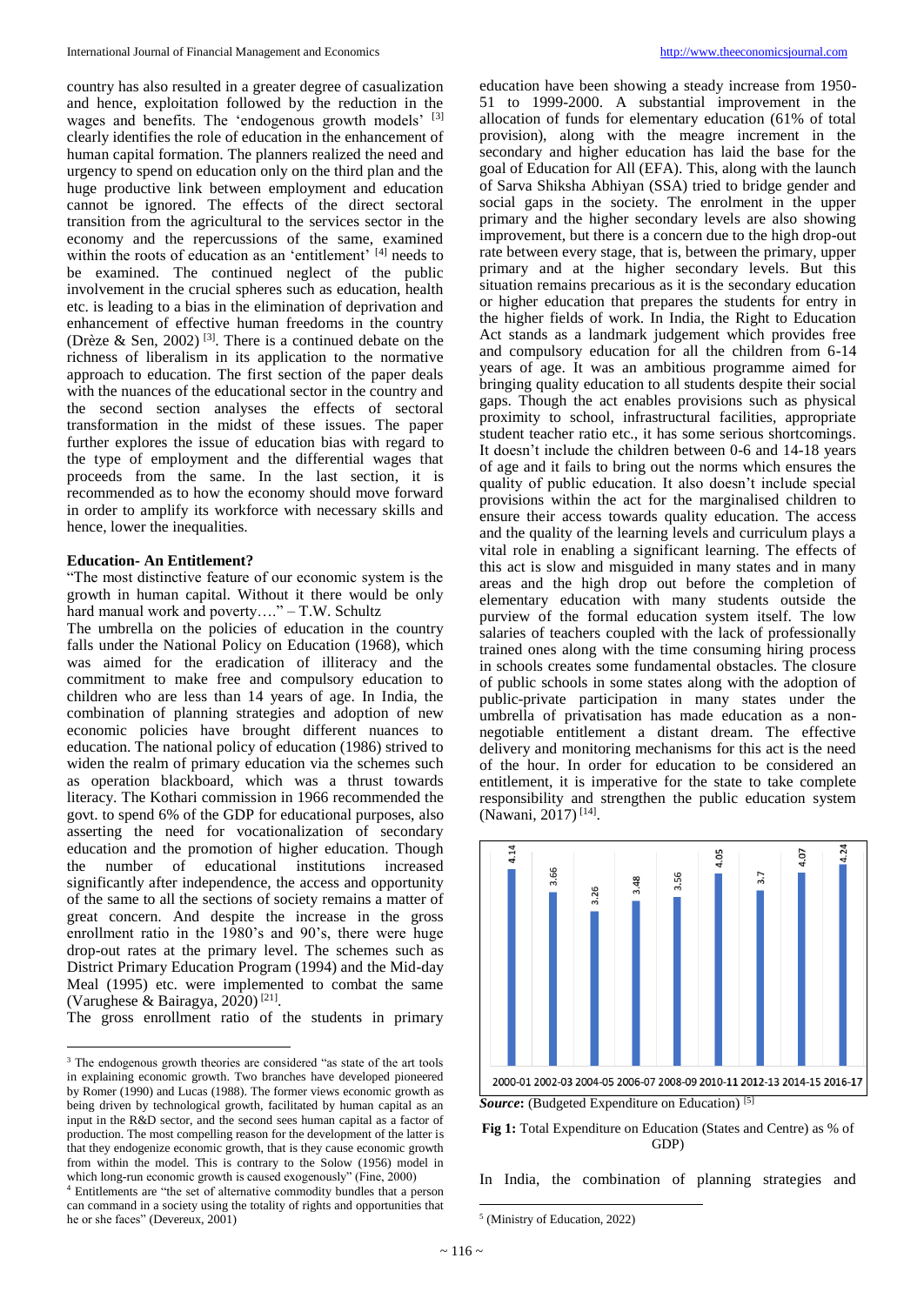adoption of new economic policies have brought different nuances in education. The number of educational institutions increased significantly after independence, but the access and opportunity of the same to all the sections of society remained a matter of great concern. And the planners were geared towards distributional justice from 1950's to 80's, but this approach took quite another turn after the post-liberalization period. The allocation of funds to higher education has been strikingly low post-1990's, and the implementation of the recommendations of the Education Commission (1964-66) for the allocation of 6% of the GNP on education by 1986 has remained on paper. As seen in figure 1, the priority acceded to education still shows a dismal trend. The educational capability that is left

unaccommodated and unmet among the populace, can no doubt stifle the quality of manpower. (Prakash, 2007)<sup>[17]</sup>.

# **The effects of sectoral transformation: examined within the roots of education as an entitlement**

"To understand the enormity of the employment challenge, we may consider the conditions that will have to be met to reach the rather modest goal of the Lewis Turning Point, the point at which there is neither surplus labour nor unemployment, in the next 15 years. This will require absorption of the entire incremental labour force of 8 million, a segment of the surplus workers (7 million) and a segment of the unemployed (0.9 million) every year. The challenge therefore is of absorbing around 16 million persons in new jobs at rising levels of productivity every year over the next 15 years" – (India Employment Report,  $2016$ )<sup>[6]</sup>.

Development economics, from it's initiation in 1950's was concerned with the economic transition of labour from the agricultural to the non-agricultural sectors. According to Lewis, due to the lower cost of labour in developing countries, the surplus labour from the rural agricultural sector transition towards the urban industrial sector. This proceeds until the surplus labour is exhausted and then, the wages starts to rise (Lewis, 1954)<sup>[9]</sup>. The improvement in the educational capability and the skill-set of the workforce also carries great importance in this regard, which wasn't given due consideration by development practitioners back then.

There are scholars who acclaims the East Asian economies such as Taiwan, South Korea etc. and argue that it is the basic education and the greater demand of labour that has stimulated growth in those countries. From the period between 1965 to 1990, the 'high performing Asian economies' (HPAEs) could increase their annual average per capita growth rates and the poverty (the absolute number of poor below poverty line) levels have declined significantly. The investment in rural infrastructure, access to basic education and healthcare and the export oriented strategies, with their successful implementation through wise political designs have resulted in the stimulation of growth. The accumulation of human capital was considered an essential feature for the enhancement of economic growth and development. Due to the higher quality of education in those countries, there was an increase in labour and technological productivity, which further enhanced exports and promoted a virtuous growth path (Birdsall *et al*., 1995) [1] .

In India, there was an overall decline in the rate of growth of

employment from 1983-94 to 1994-2000. The stagnation in the agricultural sector is regarded as the major reason for the same. Though the growth of employment in the private sector showed a progressive trend post 1990's, and the growth in the public sector was negligible, resulting in low employment in the organized sector. This, in turn resulted in the low 'employment elasticity of output' [7] . The services sector seems to have been playing a major role in the generation of employment at the time; whereas, transport and communication, health and education, trade, restaurants and hotels etc. were identified as the forerunners.

In 2000's, it is argued that due to the higher GDP and the 'demographic dividend' [8] in the country, the quality of the labour-force was undergoing a rapid transformation. These arguments were based on NSSO reports and the trends in the process of labour absorption. Though the labour force participation showed a boom in early 2000's due to the growth in the non-agricultural sectors, it shows a sharp decline between 2004-05 and 2009-10. (NSSO, 2014) <sup>[15]</sup>. There are arguments that this fall is due to the larger decline in the workers engaged in the agricultural sector and a modest increase of the workers in the non-agricultural sector. Some authors link it with the rural distress where, the substantial increase in the labour force is due to the increase in female agricultural labourers under the 'Mahatma Gandhi National Rural Employment Guarantee Act (MNREGA)' [9] till mid 2000's. There was a steep decline of the same from 2004-05 and 2009-10, which is argued in context to an improvement in India's rural economy. The MNREGA is suggested to have brought increase in real wages and substantially improved the rural economy of the country, which resulted in the movement of rural women to household work.

There are arguments that this shift is a sign of economic betterment, not of economic worsening. It is also proposed that the increase in the number of students in both the urban and rural areas in the second half of 2000's, and the growth of education beyond the secondary levels have had a larger impact in the same. Though the educational profile of the workforce also began to improve, the large number of illiterate workforce, and a greater number of educated unemployed with the female labourers mostly employed in the unorganized sector etc., the issue attains several dimensions.

 $\overline{\phantom{a}}$ 6 (Payaswini Upadhyay, 2017)

 $\overline{a}$ 7 (Ministry of Education, 2022) Asure of the percentage change in employment associated with a 1 percentage point change in economic growth. The employment elasticity indicates the ability of an economy to generate employment opportunities for its population as per cent of its growth (development) process" (Mishra & Sureh, 2014).

<sup>&</sup>quot;Countries with the greatest demographic opportunity for development are those entering a period in which the working-age population has good health, quality education, decent employment and a lower proportion of young dependents. Smaller numbers of children per household generally lead to larger investments per child, more freedom for women to enter the formal workforce and more household savings for old age. When this happens, the national economic payoff can be substantial. This is a "demographic dividend." '' (United Nations Population Fund, n.d.)

<sup>&</sup>lt;sup>9</sup> "The MGNREGS Act aims at enhancing the livelihood security of people in rural areas by guaranteeing hundred days of wage-employment in a financial year to a rural household whose adult members volunteer to do unskilled manual work" (MInistry of Rural Development & Centre for Wage Employment and Poverty Allieviation, 2014)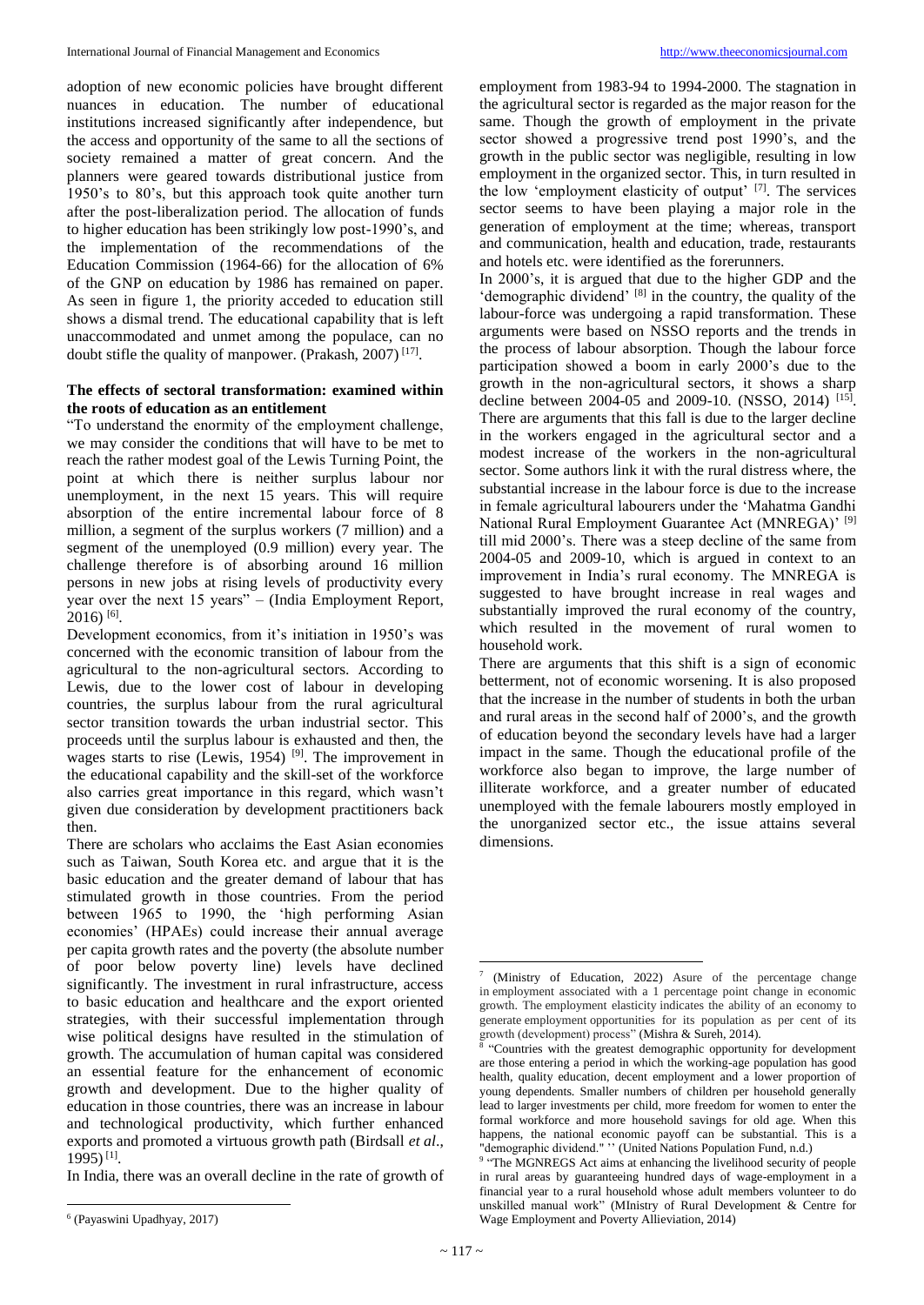International Journal of Financial Management and Economics [http://www.theeconomicsjournal.com](http://www.theeconomicsjournal.com/)



Source: Author's calculation from several NSSO rounds and (PLFS 2017-18) [10].

**Fig 2:** Percentage distribution of population by general educational level during 2004-05, 2009-10, 2011-12 and 2017-18 (15 years and above)

It can be assessed from the figure that though the illiterate population and those whose general educational level is up to primary level shows a declining trend in both urban and rural areas, the level of decline isn't quite substantial especially of that of the rural female population. From 2011- 12, the number of students continuing their education from the primary to the middle levels seems to be on the rise in the urban and rural areas. But, there is a stark contrast in the rural and urban areas on the percentage of students going in for secondary education and above. From 2011-12, the percentage of population opting for secondary education and above has been rising in rural areas. At the same time, such a stark increase in the percentage of population cannot be found in the urban areas.

When we answer the question of employability, the quantity and quality of education becomes crucial. And this must be followed by productive employment generation, for the same, the focus on the sustained pattern of growth becomes crucial (Ghosh & Chandrasekhar, 2007)<sup>[5]</sup>. The process of structural transformation was gaining momentum in 2000's due to the progress in IT and IT enabled services. But given the lack of skills and stagnant industrial system in the country, the progress of the same seems have stalled from 2011.

# **The Education Bias in Employment and Wages**

There was a significant decline in the employment elasticity with respect to growth in India from 2004-05, which was almost zero at 2011-12 and became negative afterwards. There seems to a distinction on the labour market based on the level of education, where the net loss in jobs during 2011-12 to 2017-18 was more prevalent in those with low levels of education. The employment opportunities also have a bearing towards social mobility and the income earning capacity, as the low levels of low earnings are closely associated with the level of employment. This also has an impact from the structural transformation of the economy, where there were significant job destruction in those sectors measured by high Gross Value Added (GVA) between 2011 and 2018. Job losses has mainly affected the less educated population in comparison to the educated, which is a concern. It is proposed that there is a need to strengthen the aggregate demand of the policy framework which is transformative to the labouring poor, especially in the rural areas. (Kannan & Raveendran, 2019)<sup>[8]</sup>.

The quality of employment can be measured by the types of employment (such as casual and regular employment) and by the security (formal and informal). The quality of the regular workers can improve with the increase in the levels of education of the workforce. But the staggeringly low levels of the manufacturing sector of the country and the lower absorption capacities in the sector provide a unique case in comparison to China and other East Asian countries. It can be said that unless for the massive expansion of the construction sector, the employment in the second half of 2000 would have faltered with the hurdles in the services led sector in the generation of employment (Thomas, 2012). But it is the services sector that generates formal and organized sector employment in the country. Moreover, the public sector generates only 13 percent of the non-farm jobs, whereas, the rest is being provided by private enterprises. There is an increasing nature of informality within the govt. service (where it increased from 19 to 36 percent from 2004-05 to 2017-18).

The basic preposition of the 'Wage Report 2018' published by International Labour Organization has been the low pay and inequalities in workforce participation which challenge the decent working conditions and the inclusiveness in growth. Though the real wages nearly doubled from 1993- 94 to 2011-12 especially in rural areas and for casual workers, the wage inequality still remains high. The minimum wages act adopted in 1948 in India, is only for those working in "scheduled" employment. The minimum wage policy can bring social cohesion, whereas, it gives rise to balanced and sustained progress. (ILO, 2018)

**Table 1:** The Education Bias: The Growth of Employment with respect to Education

| literate | primary | Up to<br>secondary | Higher secondary<br>and above                                                                                                                                                                                                                                                                                                                                                                                                                                                              |
|----------|---------|--------------------|--------------------------------------------------------------------------------------------------------------------------------------------------------------------------------------------------------------------------------------------------------------------------------------------------------------------------------------------------------------------------------------------------------------------------------------------------------------------------------------------|
| $-1.2$   |         | 3.5                | 6.9                                                                                                                                                                                                                                                                                                                                                                                                                                                                                        |
| $-2.2$   | 0.5     | 3.2                | 5.9                                                                                                                                                                                                                                                                                                                                                                                                                                                                                        |
| $-2.8$   | $-2.6$  | 2.3                | 3.4                                                                                                                                                                                                                                                                                                                                                                                                                                                                                        |
|          |         |                    | $\blacksquare$ $\blacksquare$ $\blacksquare$ $\blacksquare$ $\blacksquare$ $\blacksquare$ $\blacksquare$ $\blacksquare$ $\blacksquare$ $\blacksquare$ $\blacksquare$ $\blacksquare$ $\blacksquare$ $\blacksquare$ $\blacksquare$ $\blacksquare$ $\blacksquare$ $\blacksquare$ $\blacksquare$ $\blacksquare$ $\blacksquare$ $\blacksquare$ $\blacksquare$ $\blacksquare$ $\blacksquare$ $\blacksquare$ $\blacksquare$ $\blacksquare$ $\blacksquare$ $\blacksquare$ $\blacksquare$ $\blacks$ |

*Source***:** Author's Compilation from NSSO rounds and PLFS

It is quite evident from the table that there is an education

 $\overline{\phantom{a}}$ <sup>10</sup> (Ministry of Statistics & Programme Implementation Government of India, 2019)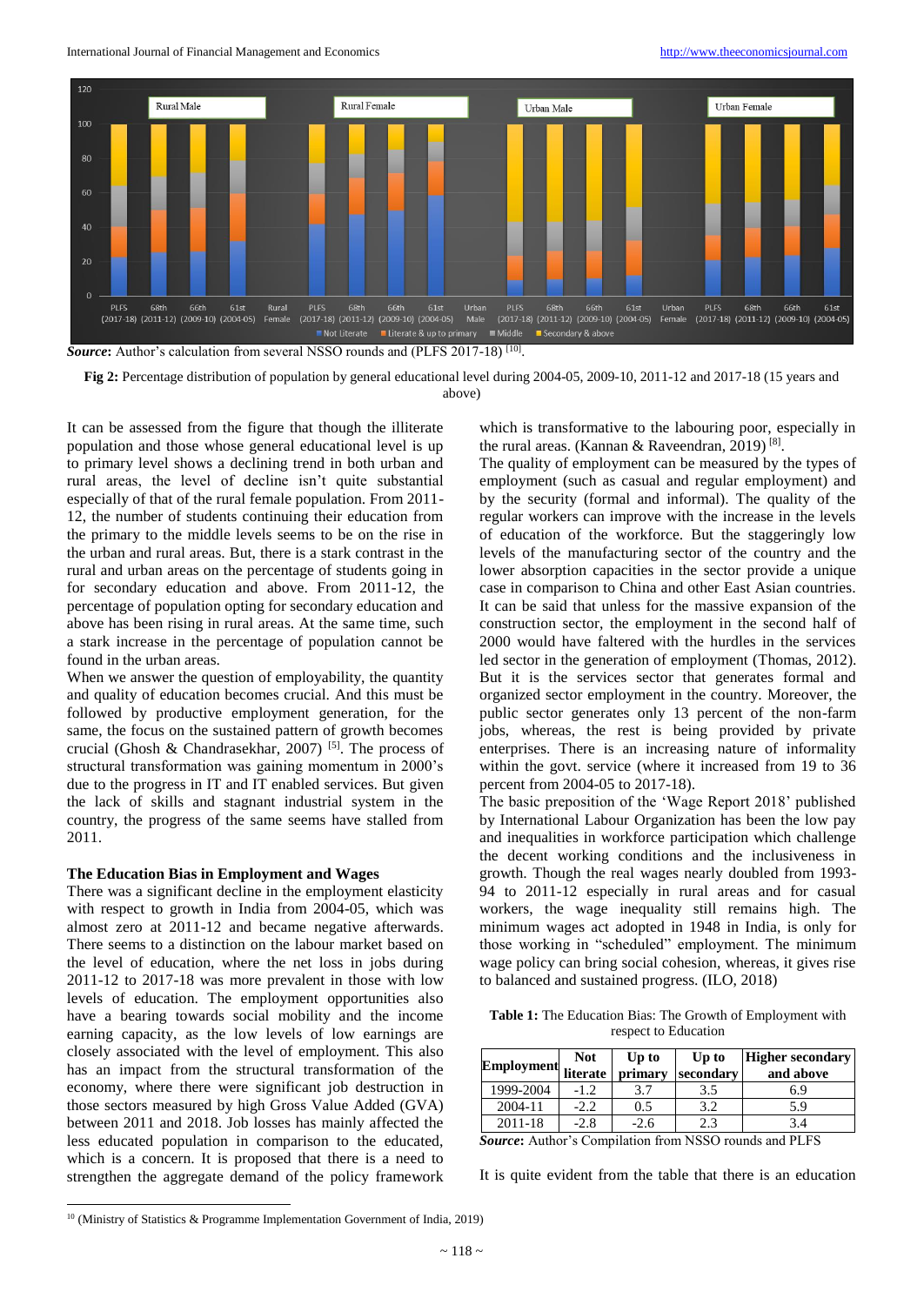bias with respect to the level of employment. Despite the education levels, the falling growth of employment for the labour force from 2004-11 to 2011-18 is quite startling. The country generates positive rate of growth of employment only for those at least with a secondary level of education. Another important feature is that the regular/salaried workforce is mainly involved in the services sector (68%) followed by manufacturing (25%) and agriculture (2%). Though the salaried employment is increasing in the country, the post-economic reforms period is characterized by its casual and contractual nature as explained. These workers are mostly seen in the rural labour market (80%) whereas the urban labour market mostly consists of regular/salaried workers. Though wage rates have accelerated for all the sectors of the economy and for both regular and casual workers, there is huge disparity in the increase between different sectors. There are stark wage inequalities in the country where the highest educated people earn five times more than the those with the lower levels (ILO, 2018) [7] .

To raise the aggregate demand and hence, economic growth in the country, productive employment and increased wages is crucial. This is especially relevant as the brunt of the pandemic has mostly affected the vulnerable sections of the population. As countries move towards the path of import substitution, the pattern of growth of private sector investment is vital. The state of the labour market can make or break the economic development of the country.

# **Conclusion**

The employment elasticity of output in the services sector continues to remain low in the country. This, along with the wage inequalities, the lack of vocational education, skilled training and the non-industrialization creates a vicious cycle. The skill development and the improvement of the learning outcomes should be given due consideration from the grass root levels. The comparative advantage of the unskilled and the abundant labour resource in the country must be utilized for the enhancement of the capabilities of the people. The demographic dividend is to be tapped by the improved educational system from the elementary, primary and secondary levels and with the sound vocational education system. The Minimum wages of the country remains low when compared to other developed and developing countries, which can pave the way for greater inequalities and the reduction in capabilities of the people. In India, this carries great importance as the majority of the population comprises of wage employees. The widespread economic participation of the masses is essential for the economic development of any nation. Moreover, the balanced growth of all the sectors and the identification of the employment enhancing sectors can result in the efficient utilization of the demographic potential.

# **References**

- 1. Birdsall N, Ross D, Sabot R. Inequality and growth reconsidered: Lessons from East Asia. Oxford University Press. 1995;9(3):477-508. https://doi.org/10.1093/wber/9.3.477
- 2. Devereux S. Sen's entitlement aprroach: Critiques and counter-critiques. Oxford Development Studies. 2001;29(3):245-263. https://doi.org/10.1080/13600810120088859
- 3. Drèze J, Sen A. Democratic Practice and Social

Inequality in India. Journal of Asian and African Studies. 2002;37(2):6-37.

https://doi.org/10.1177/002190960203700202

- 4. Fine B. Endogenous growth theory : a critical assessment Linked references are available on JSTOR for this article : Endogenous growth theory : a critical. Oxford University Press. 2000;24(2):245-265. http://www.jstor.com/stable/23600721
- 5. Ghosh J, Chandrasekhar CP. Economic Growth and Employment Generation in India: Old Problems and New Paradoxes, 2007. https://www.networkideas.org/feathm/mar2007/PDF/Ja yati\_Ghosh.pdf
- 6. ILO. (n.d.). OECD Glossary of Statistical Terms Informal sector – ILO Definition. OECD. Retrieved March 20, 2022, from https://stats.oecd.org/glossary/detail.asp?ID=1350
- 7. ILO, 2018. India Wage Report. https://www.ilo.org/wcmsp5/groups/public/---asia/---robangkok/---sro-

new\_delhi/documents/publication/wcms\_638305.pdf

- 8. Kannan K, Raveendran G. From jobless to job-loss growth. Economic & Political Weekly. 2019;54(44):38- 44.
- 9. Lewis W. Economic Development with Unlimited Supplies of Labour. The Manchester School. 1954;22(2):139-191. https://doi.org/10.1111/j.1467- 9957.1954.tb00021.x
- 10. Ministry of Education, 2022. Analysis of Budgeted Expenditure on Education 2017-18 to 2019-20. https://www.education.gov.in/sites/upload\_files/mhrd/fi les/statisticsnew/Analysis\_of\_Budgeted\_Expenditure\_on\_Educatio n\_2018-2020.pdf
- 11. MInistry of Rural Development & Centre for Wage Employment and Poverty Allieviation, 2014. Mahatma Gandhi National Rural Employment Guarantee Act, 2005.
- 12. Ministry of Statistics & Programme Implementation Government of India. Annual Report: Periodic labour Force Survey (PLFS) (July 2017- June 2018). In National Statistical office, 2019. https://cse.azimpremjiuniversity.edu.in/wpcontent/uploads/2019/02/Annual-Report-PLFS-2017- 18\_31052019.pdf
- 13. Mishra S, Sureh AK. Estimating Employment Elasticity of Growth for the Indian Economy. In RBI Working Paper Series (WPS (DEPR): 06/2014; Issue June). https://rbidocs.rbi.org.in/rdocs/Publications/PDFs/06W PSN240614.PDF
- 14. Nawani D. Are we on the right track. Economic & Political Weekly. 2017;31:21-25. https://www.epw.in/system/files/pdf/2017\_52/31/CM\_ LII\_31\_050817\_Disha\_Nawani.pdf
- 15. NSSO. Employment and Unemployment Situation in India (July 2011-June 2012), 2014. https://www.ilo.org/surveyLib/index.php/catalog/200/p df-documentation
- 16. Payaswini Upadhyay. When Will India Reach The Lewis Turning Point? Bloomberg Quint, 2017. https://www.bloombergquint.com/business/when-willindia-reach-the-lewis-turning-point
- 17. Prakash V. Trends in growth and financing of higher education in India. Economic and Political Weekly.